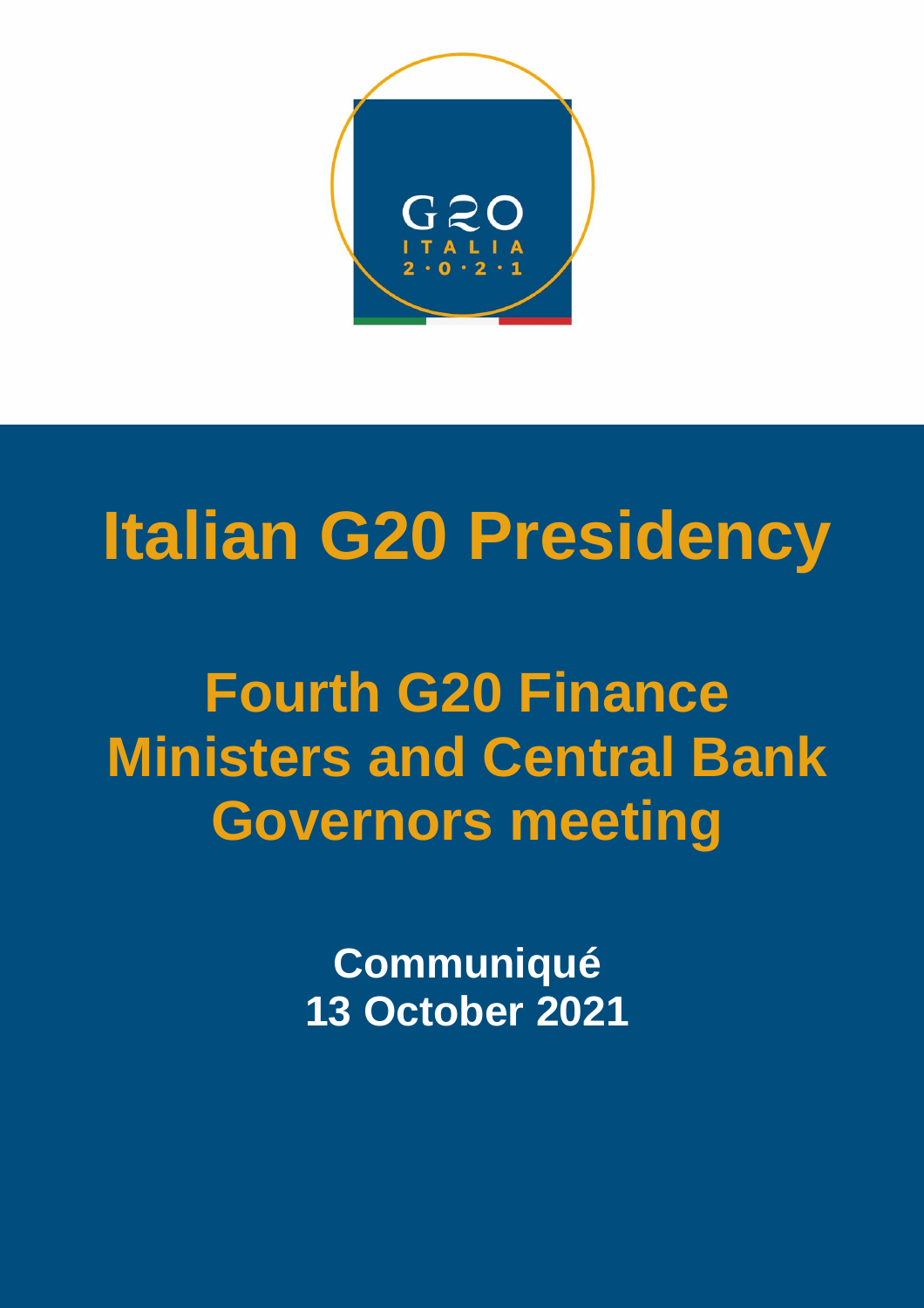

## **Communiqué**

In the last months, the global recovery has continued at a solid pace, underpinned by the roll out of vaccines and continued policy support. However, the recovery of economic activity remains highly divergent across and within countries and exposed to downside risks, in particular the possible spread of new variants of COVID-19 and uneven vaccination paces. We reaffirm our resolve to use all available tools for as long as required to address the adverse consequences of COVID-19, in particular on those most impacted, such as women, youth and informal and low-skilled workers, and on inequalities. We will continue to sustain the recovery, avoiding any premature withdrawal of support measures, while preserving financial stability and long-term fiscal sustainability, and safeguarding against downside risks and negative spillovers. Central banks are monitoring current price dynamics closely. They will act as needed to meet their mandates, including price stability, while looking through inflation pressures where they are transitory and remaining committed to clear communication of policy stances. We reaffirm our commitment to advancing the forwardlooking agenda set in the *G20 Action Plan* to steer the global economy toward strong, sustainable, balanced and inclusive growth, as updated in April 2021, and welcome the *Fourth Progress Report* (Annex I). We confirm our April 2021 commitments on exchange rates. We reaffirm the important role of open and fair rules-based trade in restoring growth and job creation and our commitment to fight protectionism, and encourage concerted efforts to reform the World Trade Organization.

We remain determined to bring the pandemic under control everywhere as soon as possible, and welcome efforts towards pandemic prevention, preparedness and response (PPR), including commitments made in the Declaration of G20 Health Ministers. We thank the Multilateral Leaders Task Force for its efforts and encourage it to work to accelerate access to and on-the-ground delivery of COVID-19 tools. We will strive to help address the bottlenecks and shortages of COVID-19 tools in low- and middle-income countries over the coming months, reaffirming our commitment to ensuring a safe, equitable and affordable access to vaccines, therapeutics and diagnostics. We recognise the role of COVID-19 immunisation as a global public good. We reaffirm our support to all collaborative efforts, most notably including the Access to COVID-19 Tools Accelerator (ACT-A) and its COVAX Facility, and underline the need to address the financing gaps of all ACT-A pillars. We look forward to discussing concrete proposals at the Joint G20 Finance and Health Ministers' meeting on 29 October to strengthen future pandemic PPR and improve international governance, financing and coordination between global health and finance policy makers. This can include exploring the development of coordination arrangements between Finance and Health Ministries that recognise the crucial leadership role of the World Health Organization in the international health work.

After the historic agreement reached in July on the key components of the two pillars on the reallocation of profits of multinational enterprises and an effective global minimum tax, we endorse the final political agreement as set out in the *Statement on a two-pillar solution to address the tax challenges arising from the digitalisation of the economy* and in the *Detailed Implementation Plan*, released by the *OECD/G20 Inclusive Framework on Base Erosion and Profit Shifting (BEPS)* on 8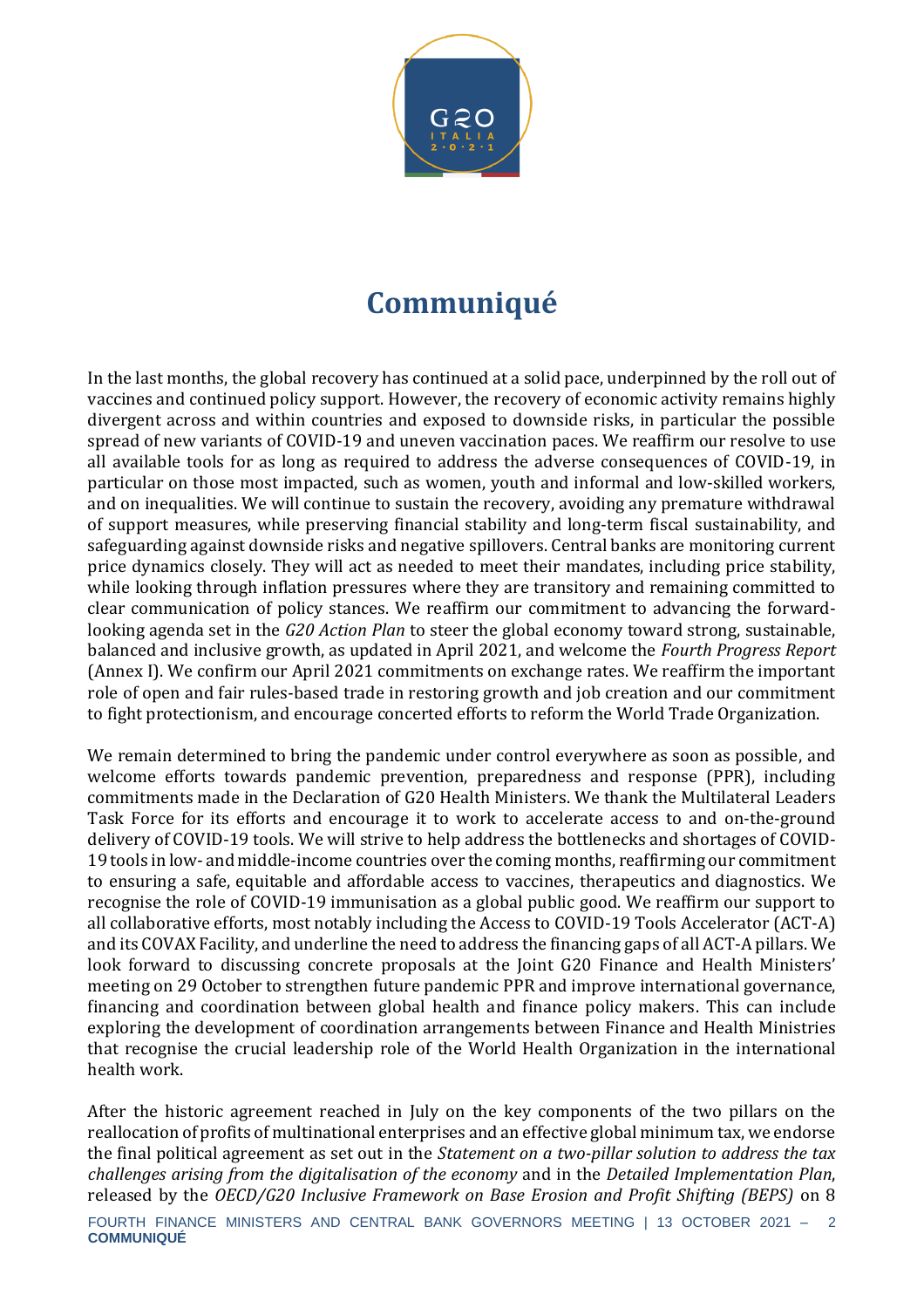

October. This agreement will establish a more stable and fairer international tax system. We call on the *OECD/G20 Inclusive Framework on BEPS* to swiftly develop the model rules and multilateral instruments as indicated in and according to the timetable provided in the *Detailed Implementation Plan*, with a view to ensure that the new rules will come into effect at global level in 2023. We welcome the Organisation for Economic Co-operation and Development (OECD) report on *Tax and Fiscal Policies after the COVID-19 Crisis*. We note the OECD report on *Developing Countries and the OECD/G20 Inclusive Framework on BEPS* identifying developing countries' progress made through their participation in the *OECD/G20 Inclusive Framework on BEPS* and possible areas where domestic resource mobilisation efforts could be further supported. We look forward to further discussing, on a regular basis, the initiatives undertaken to follow up the recommendations included in the report.

We will continue to explore and address the implications of major economic, social, environmental, technological and demographic challenges including through our recovery strategies. Drawing on the *G20 Menu of Policy Options - Digital Transformation and Productivity Recovery*, we will continue discussing policies to sustain productivity growth, and to help ensure that the benefits are evenly shared within and across countries and sectors. Small and medium-sized enterprises (SMEs) are important engines of innovation, growth, job creation and social cohesion and we look forward to the revision of the *G20/OECD high level principles on SME financing* in 2022. We recognise the importance of good corporate governance frameworks and well-functioning capital markets to support the recovery, and look forward to the review of the *G20/OECD Principles of Corporate Governance*.

We agree to coordinate our efforts to tackle global challenges such as climate change and environmental protection, and to promote transitions towards greener, more prosperous and inclusive economies and societies. Tackling biodiversity loss remains an urgent priority. Following up on our July 2021 engagement on climate action, we call on different G20 work streams to act in synergy, within their respective mandates and while avoiding duplication, to inform our discussions on the most appropriate policy mix to move towards low-greenhouse gas emission economies, taking into account national circumstances. We agree on the importance of conducting, through the Framework Working Group, a more systematic analysis of macroeconomic risks stemming from climate change and of the costs and benefits of different transitions, including by drawing on well-established methodologies. We look forward to further analysis on macroeconomic and distributional impacts of risk prevention strategies and mitigation and adaptation policies. Sharing policies implemented by G20 members can also help inform our discussions. We take note of the outcome document of the first *G20 Infrastructure Investors Dialogue* on financing sustainable infrastructure for the recovery and we look forward to further collaboration between public and private investors to mobilise private capital. To support clean energy transitions, our policy mix should include a wide range of fiscal, market and regulatory mechanisms, including, if appropriate, the use of carbon pricing mechanisms and incentives, while providing targeted support for the poorest and the most vulnerable. We take note of the final *IMF/OECD Report on Tax Policy and Climate Change*. We recognise that our G20 Finance Track policy dialogue on the macroeconomic and fiscal impact of climate change policies could benefit from further technical work. We acknowledge the importance of climate finance, technology transfer and investment in innovative technologies that promote decarbonisation and circular economy. We encourage International Financial Institutions, including Multilateral Development Banks (MDBs),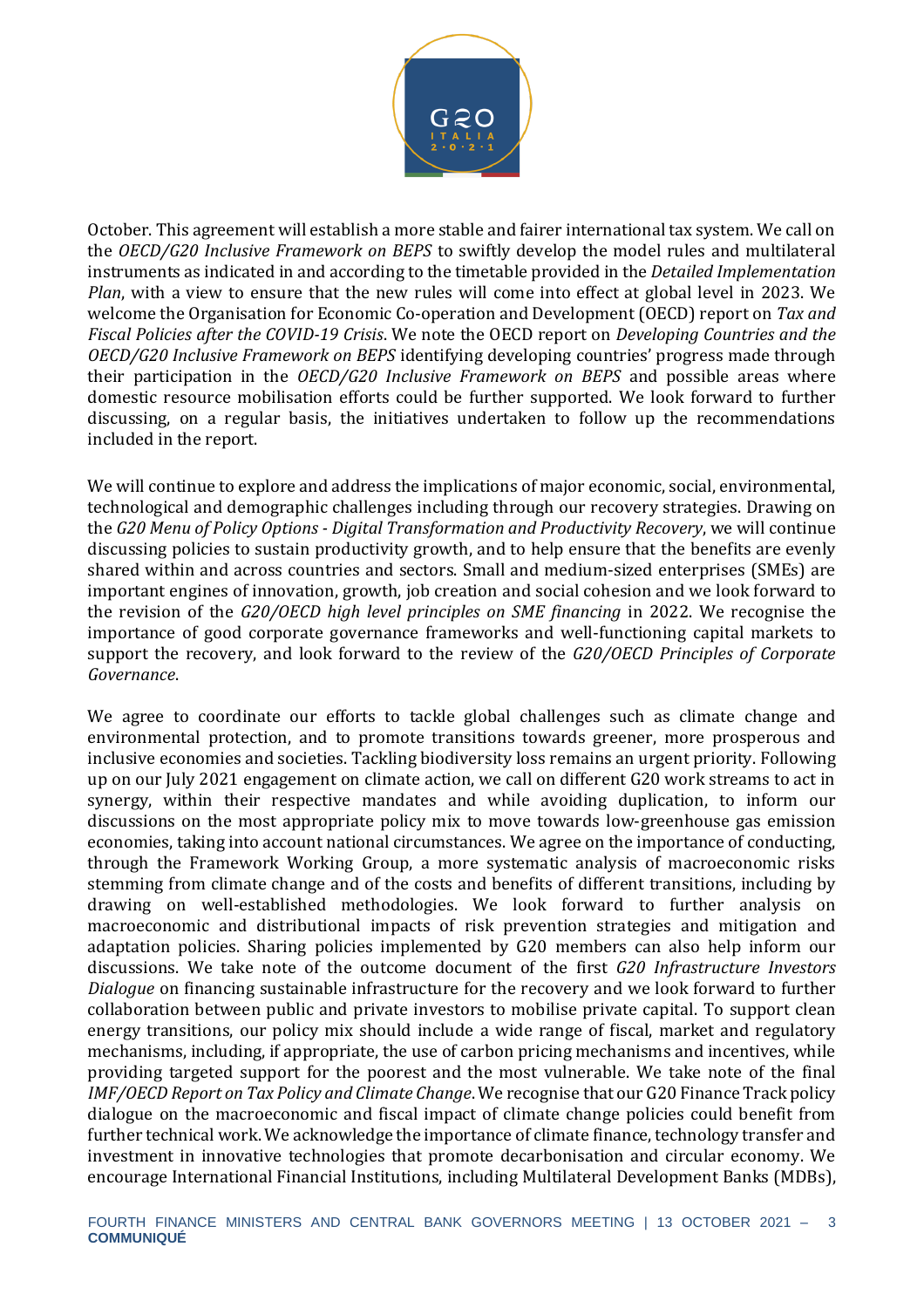

to step up their efforts to pursue alignment with the Paris Agreement within ambitious timeframes and finance sustainable recovery and transition strategies, Nationally Determined Contributions and long term low greenhouse gas emission development strategies in emerging markets and developing economies and to set out plans to mobilise private finance, in line with their mandates and internal approval procedures, while continuing to support the achievement of the United Nations 2030 Agenda.

Sustainable finance is crucial for promoting orderly and just transitions towards greener and more sustainable economies and inclusive societies, in line with the 2030 Agenda for Sustainable Development and the Paris Agreement. We endorse the *G20 Sustainable Finance Roadmap* and the *Synthesis Report* prepared by the Sustainable Finance Working Group (SFWG). The Roadmap, initially focused on climate, is a multi-year action-oriented document that is voluntary and flexible in nature. With the support of International Organisations (IOs) and partners, it will inform the broader G20 agenda on climate and sustainability, future work plans of the SFWG and other relevant international work streams. It is complemented by the Financial Stability Board (FSB) *Roadmap for addressing climate-related financial risks*, and is designed to accommodate the evolving sustainable finance landscape and the G20 priorities going forward, taking into account national circumstances. We recognise the importance of gradually expanding the *G20 Sustainable Finance Roadmap*'s coverage to include additional issues, such as biodiversity and nature as well as social matters, based on mutual agreement by G20 members in the coming years. In the spirit of encouraging responsible innovation, we welcome the successful completion of the 2021 G20 TechSprint, a joint initiative with the Bank for International Settlements (BIS) Innovation Hub, which focused on operational issues related to green and sustainable finance.

Recognising universal, secure, affordable, advanced and well-functioning digital infrastructure as an important driver for the economic recovery, we endorse the *G20 Guidelines for Financing and Fostering High-Quality Broadband Connectivity for a Digital World,* developed with the support of the OECD. We welcome the non-binding and voluntary Global Infrastructure Hub (GI Hub) *Compendium of Innovative Funding and Financing Measures for Green and Circular Infrastructure* and the *Roadmap for Enabling Circular Economy Potential in Infrastructure*. Building on previous efforts, we will continue, in a flexible manner, the dialogue between public and private investors to mobilise private capital. We take note of the discussions held at the *G20 High Level Conference on Local Infrastructure Investment* organised on 27 September 2021 in Genoa to promote knowledge sharing between local authorities and national governments. We underline the importance of inclusive infrastructure and take note of the contributions from OECD and other IOs in this regard. We welcome advancing the work on the *G20 Principles for Quality Infrastructure Investment* (QII), and take note of the work on possible QII indicators prepared by the International Finance Corporation, and look forward to further discussion in this area at the next Infrastructure Working Group meeting. We reiterate the need to better inform infrastructure investment decisions, including through the *G20 Roadmap for Infrastructure as an Asset Class* and the ongoing work of related initiatives by IOs on access to data, such as the Infrastructure Data Initiative. We agree to extend the GI Hub mandate until the end of 2024.

We renew our commitment to supporting vulnerable countries affected by the COVID-19 pandemic. We welcome the new general Special Drawing Rights (SDR) allocation implemented by the International Monetary Fund (IMF) on 23 August 2021, which has made available the equivalent of USD 650 billion in additional reserves globally. We also welcome the measures to enhance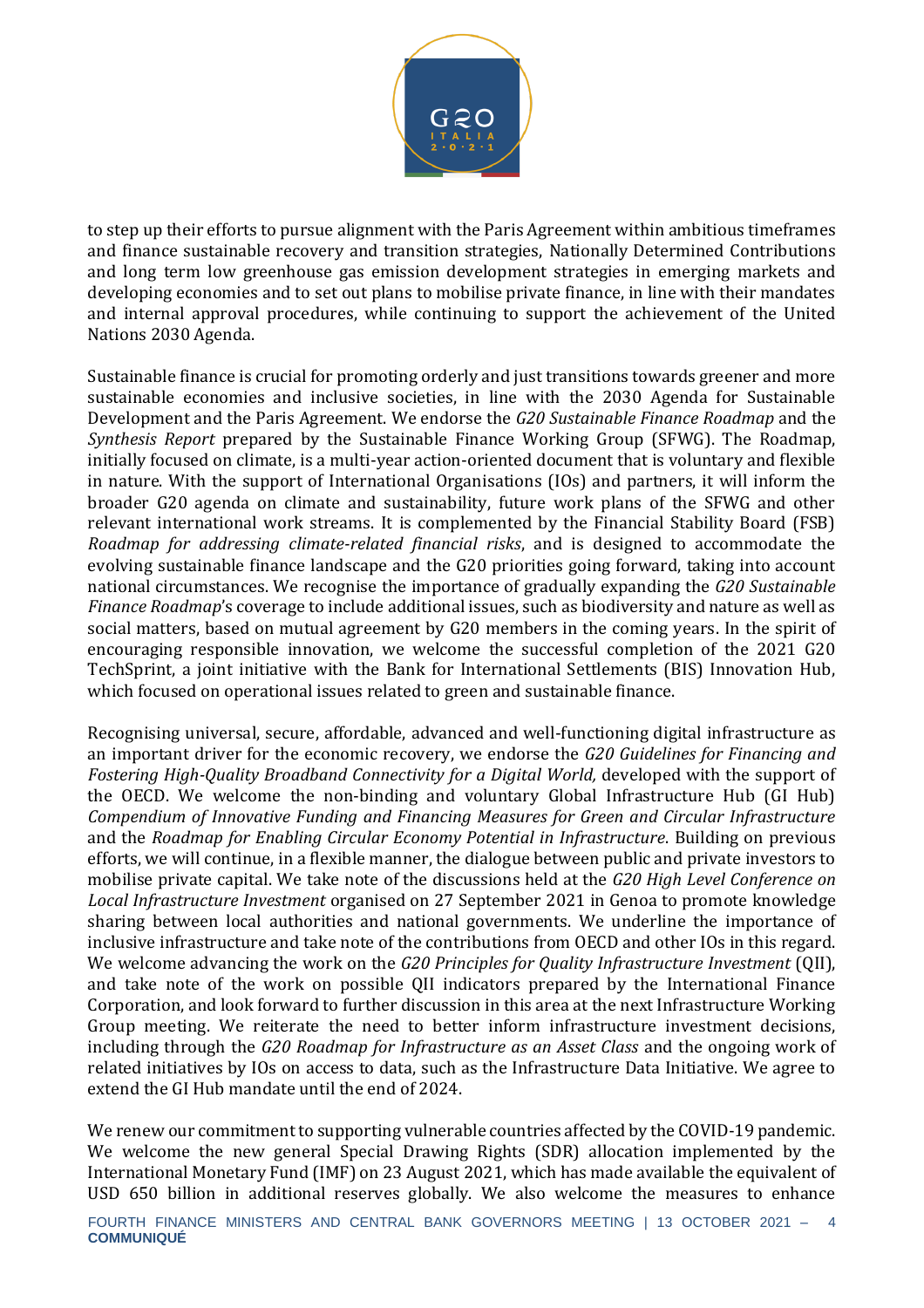

transparency and accountability in the reporting and use of SDRs. We appreciate the recent progress by the IMF towards providing actionable options for members with strong external positions to voluntarily channel a share of their allocated SDRs, in accordance with national laws and regulations, to help vulnerable countries. We are working on the implementation of the significant scaling up of the Poverty Reduction and Growth Trust's lending capacity and call for further loan and subsidy contributions from countries able to do so. We call on the IMF to establish a new Resilience and Sustainability Trust (RST) – in line with its mandate – to provide affordable long-term financing to help low-income countries, small developing states, and vulnerable middleincome countries to reduce risks to prospective balance of payment stability, including those stemming from pandemics and climate change. The new RST should preserve the reserve asset characteristics of the SDRs channelled through the Trust. We call upon the IMF and World Bank (WB) to collaborate closely to develop and implement financing under the RST. We also remain open to consider viable options to voluntarily channel SDRs to MDBs. We call for additional IMF members to consider signing voluntary SDR trading arrangements to enhance market capacity. We thank the IMF for its update on the surcharge policy and look forward to further discussion of it at the IMF Executive Board in the context of the precautionary balances interim review.

We welcome the progress achieved under the G20 Debt Service Suspension Initiative (DSSI), which is also agreed by the Paris Club. All official bilateral creditors should implement this initiative fully and in a transparent manner. We welcome MDBs disbursement of USD 55.8 billion on to DSSIeligible countries over the period between April 2020 and September 2021, equivalent to USD 40.9 billion in net transfers, as part of their USD 230 billion commitment to support emerging and lowincome countries in response to the COVID-19 pandemic. We welcome the IMF disbursements of USD 24 billion (USD 20.5 billion in net transfers) to DSSI-eligible countries from April 2020 through September 2021 through its various facilities, including the Catastrophe Containment and Relief Trust (CCRT). We support the IMF to secure additional donor contributions to the CCRT to provide debt service relief for COVID-19 and future shocks.

We welcome the recent progress on the *Common Framework for debt treatment beyond the DSSI*. We commit to step up our efforts to implementing it in a timely, orderly and coordinated manner. These enhancements would give more certainty to debtor countries and facilitate the IMF's and MDBs' quick provision of financial support. We also support early engagement of borrower countries and private creditors in the *Common Framework* process. We will continue to work towards addressing debt vulnerabilities. We note that Creditor Committees may discuss and find appropriate solutions on a case-by-case basis for those countries that have requested debt treatment. We reaffirm the importance for other official bilateral creditors and private creditors of providing debt treatments on terms at least as favourable, in line with the comparability of treatment principle, and urge in particular Chad's private creditors to act swiftly. We also welcome the establishment of the creditor committee for Ethiopia, and look forward to progress in the negotiations. We look forward to progress in the discussions between the IMF and Zambia. We recall the forthcoming work of the MDBs, as stated in the *Common Framework*, in light of debt vulnerabilities. We reiterate the importance of joint efforts by all actors, including private creditors, to continue working towards enhancing debt transparency. We look forward to progress by the IMF and World Bank Group on their proposal of a process to strengthen the quality and consistency of debt data and improve debt disclosure. We welcome the improvement in implementation of the *G20 Operational Guidelines for Sustainable Financing*, as highlighted by the results of the second voluntary self-assessment, and encourage continued progress, while respecting domestic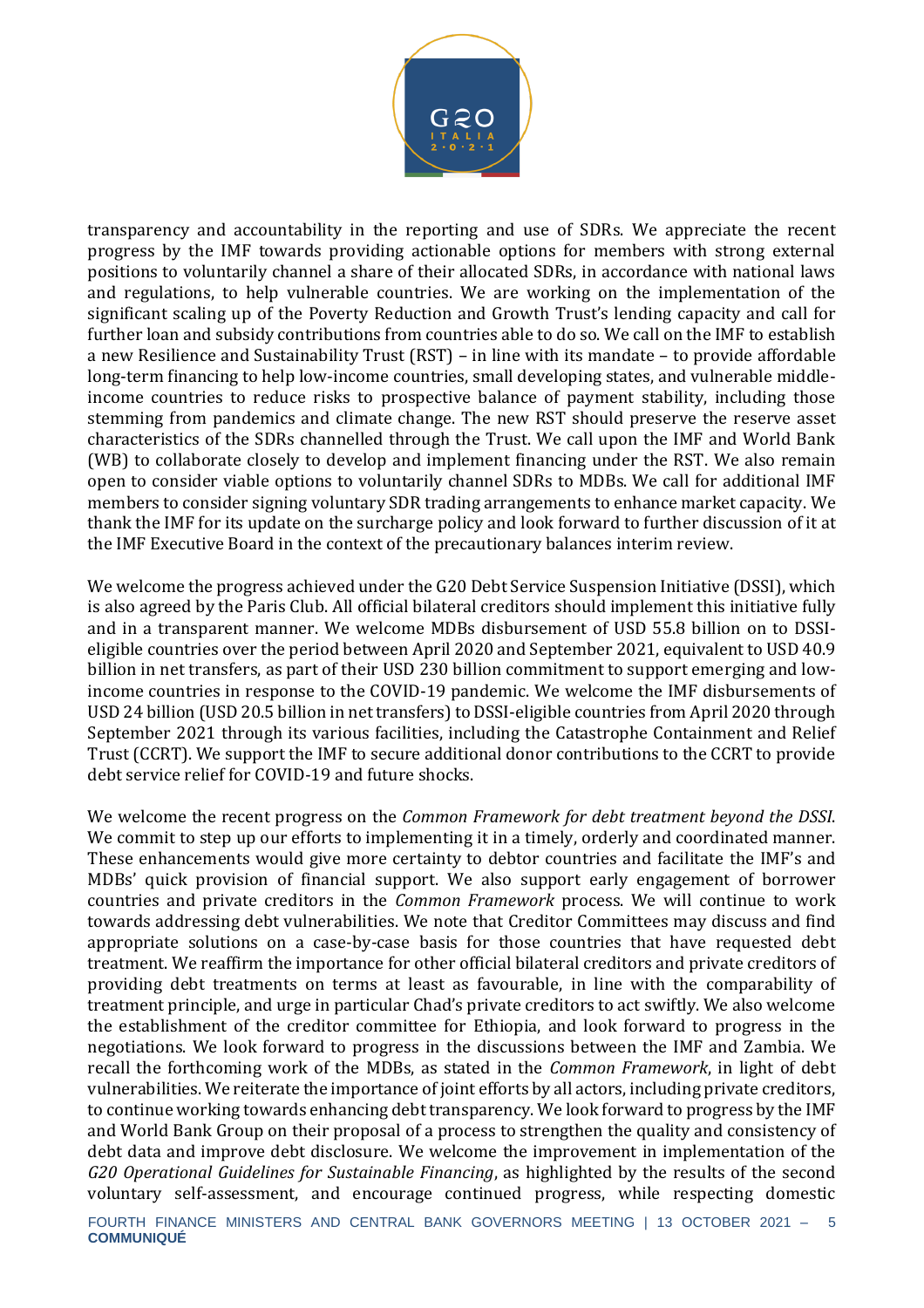

processes. We look forward to the launch of the joint Institute of International Finance (IIF)/OECD Data Repository Portal and encourage all private sector lenders to adhere to this initiative, in line with the *IIF Voluntary Principles for Debt Transparency*. The G20 takes note of the IMF's ongoing work on ways to improve the architecture for sovereign debt restructurings involving private sector creditors.

We reaffirm the crucial role of the MDBs' long-term support towards achieving the Sustainable Development Goals (SDGs). Acknowledging the high financing needs of low income countries, we look forward to an ambitious IDA20 replenishment by December 2021, including through the sustainable use of International Development Association's balance sheet. We also look forward to the future African Development Fund-16 replenishment in 2022. We look forward to the Independent Review of MDBs' Capital Adequacy Frameworks. We welcome the progress made within the G20 Compact with Africa and reiterate our continued support to the initiative. We welcome the Finance in Common Coalition and recognise the important role of Public Development Banks towards the achievement of the SDGs and the Paris Agreement goals. We look forward to the *2021 Finance in Common Summit* on 19 and 20 October in Rome and ask the Coalition to report on its progress in 2022.

We reiterate our commitment to strengthening long-term financial resilience and supporting inclusive growth, including through promoting sustainable capital flows, developing local currency capital markets and maintaining a strong and effective Global Financial Safety Net with a strong, quota-based, and adequately resourced IMF at its centre. We look forward to the forthcoming review of the IMF's Institutional View on the liberalisation and management of capital flows, informed, among others, by the Integrated Policy Framework. We remain committed to revisiting the adequacy of IMF quotas and will continue the process of IMF governance reform under the 16th General Review of Quotas, including a new quota formula as a guide, by 15 December 2023.

We remain committed to a cooperative approach aimed at ensuring that the financial sector provides adequate support to the recovery while preserving financial stability. We look forward to the FSB final report on the lessons learnt from the COVID-19 pandemic from a financial stability perspective and the proposed next steps to address the issues it identifies. While the global financial system has been largely resilient, some areas of the regulatory framework, such as the functioning of capital and liquidity buffers and potential sources of pro-cyclicality, will be further evaluated; gaps remain which we are committed to addressing, including by completing the remaining elements of the G20 regulatory reforms agreed after the 2008 financial crisis. We are committed to strengthening the resilience of the non-bank financial intermediation (NBFI) sector with a systemic perspective, and reducing the need for extraordinary central bank interventions, by implementing the November 2020 FSB workplan and addressing vulnerabilities exposed by the March 2020 market turmoil with urgency. As a first step, we endorse the FSB final report on policy proposals to enhance money market fund (MMF) resilience. We will assess and address MMF vulnerabilities in our jurisdictions, using the framework and policy toolkit in the report, recognising the need to tailor measures to jurisdictions' specific circumstances, as well as taking account of cross-border considerations. We call on the FSB, working with the International Organization of Securities Commissions (IOSCO), to conduct, by the end of 2023, a stocktake of progress made by member jurisdictions in adopting reforms to enhance MMF resilience, followed-up, by 2026, with an assessment of the effectiveness of the measures adopted by jurisdictions in addressing financial stability risks. We look forward to the FSB progress report on NBFI, which will bring together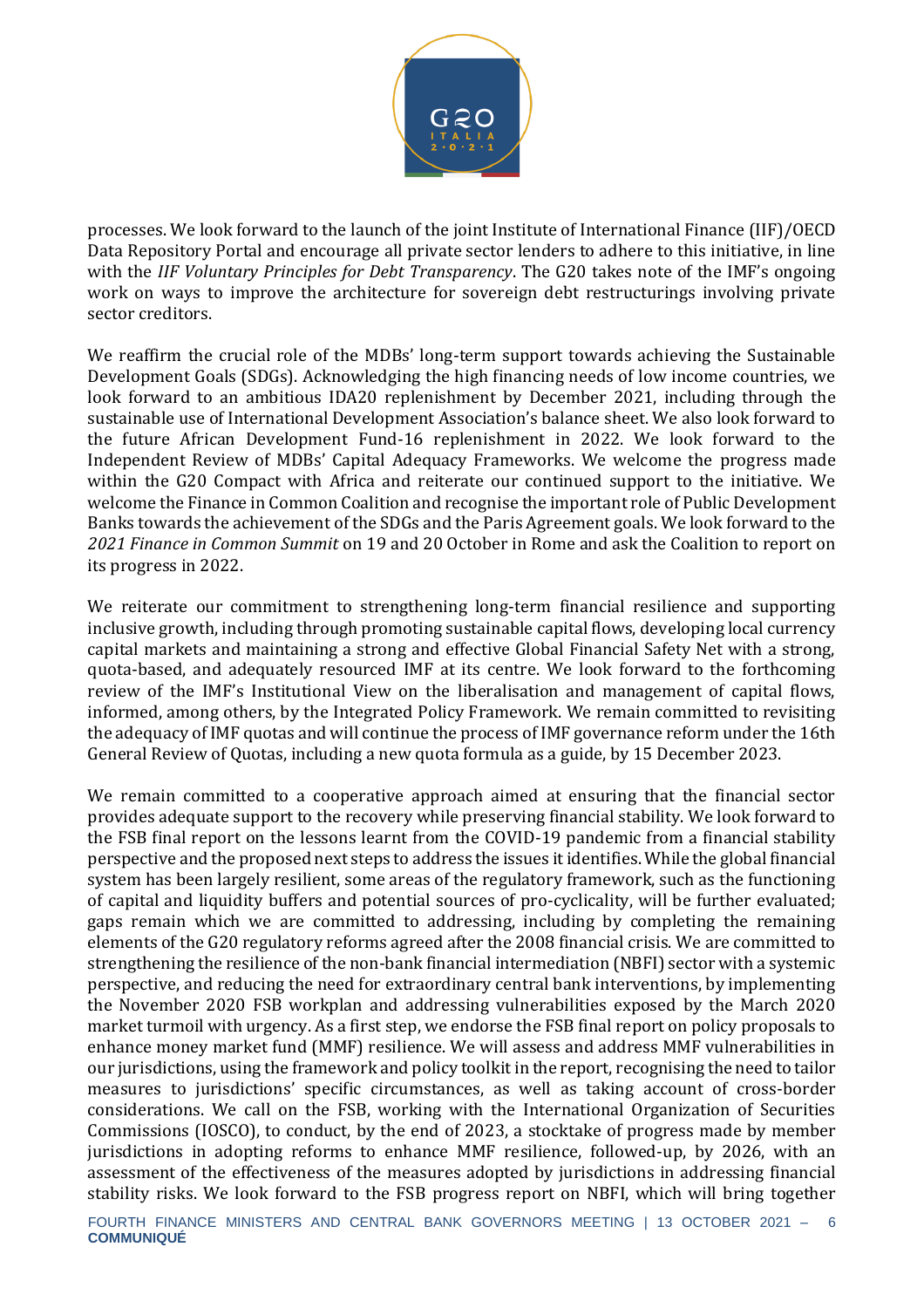

findings across the NBFI work plan and identify areas where further policy action is needed to enhance NBFI resilience, including to improve NBFI risk monitoring and to mitigate liquidity risks in open-ended funds. Given the cross-border nature of NBFI, international cooperation and coordination is necessary. We also look forward to the FSB examining the interactions between USD cross-border funding and NBFI-related vulnerabilities in Emerging Market Economies' external financing. We welcome the FSB Report on Cyber Incident Reporting and will work to achieve greater convergence in this area.

We reiterate our commitment to a timely and effective implementation of the *G20 Roadmap to enhance cross-border payments*. We welcome the progress reported against milestones set for 2021, and we endorse the ambitious but achievable quantitative global targets for addressing the challenges of cost, speed, transparency and access by 2027 set out in the FSB report. The success of this work depends on the commitment of public authorities and the private sector, working together in a coordinated manner. We also welcome the FSB Progress Report on Regulation, Supervision and Oversight of "Global Stablecoin" Arrangements. We reiterate that no so-called "global stablecoins" should commence operation until all relevant legal, regulatory and oversight requirements are adequately addressed through appropriate design and by adhering to applicable standards. We encourage jurisdictions to progress in the implementation of the FSB High-Level Recommendations, and standard setting bodies to complete their assessment of whether to make any adjustments to standards or guidance in light of the FSB Recommendations, which will inform the review of the FSB Recommendations in 2023. In this regard, we welcome the Committee on Payments and Market Infrastructures (CPMI)-IOSCO consultative report setting out that, where a stablecoin arrangement performs a transfer function and is determined by authorities to be systemically important, the stablecoin arrangement as a whole would be expected to observe all the relevant Principles for Financial Market Infrastructures. We also welcome the second 12-month review on the global implementation of the Financial Action Task Force (FATF) standards on virtual assets and virtual assets service providers and look forward to the updated Guidance for a riskbased approach in the sector. In line with the findings of the review, we note the importance of jurisdictions implementing the revised FATF Standards on virtual assets. We encourage the CPMI, BIS Innovation Hub, IMF and WB to continue deepening the analysis on the potential role of central bank digital currencies in enhancing cross-border payments and their wider implications for the international monetary system.

We reaffirm our commitment to enhancing digital financial inclusion of vulnerable and underserved segments of society, including micro, small and medium-sized enterprises (MSMEs), carrying forward the work of the Global Partnership for Financial Inclusion (GPFI) and implementing the *G20 2020 Financial Inclusion Action Plan*. We therefore endorse the G20 Menu of Policy Options for digital financial literacy and financial consumer and MSME protection "*Enhancing digital financial inclusion beyond the COVID-19 crisis"*, with the aim to provide a guide for policymakers in their efforts to lay the ground for new financial inclusion strategies in the postpandemic world. We look forward to the review of the *G20/OECD High-Level Principles for Financial Consumer Protection* in 2022. We welcome the *2021 Update to Leaders on Progress Towards the G20 Remittance Target*. We support the GPFI in bringing forward the monitoring of National Remittances Plans, also gathering more granular data, and strongly encourage the continued facilitation of the flow of remittances and the reduction of average remittance transfer costs.